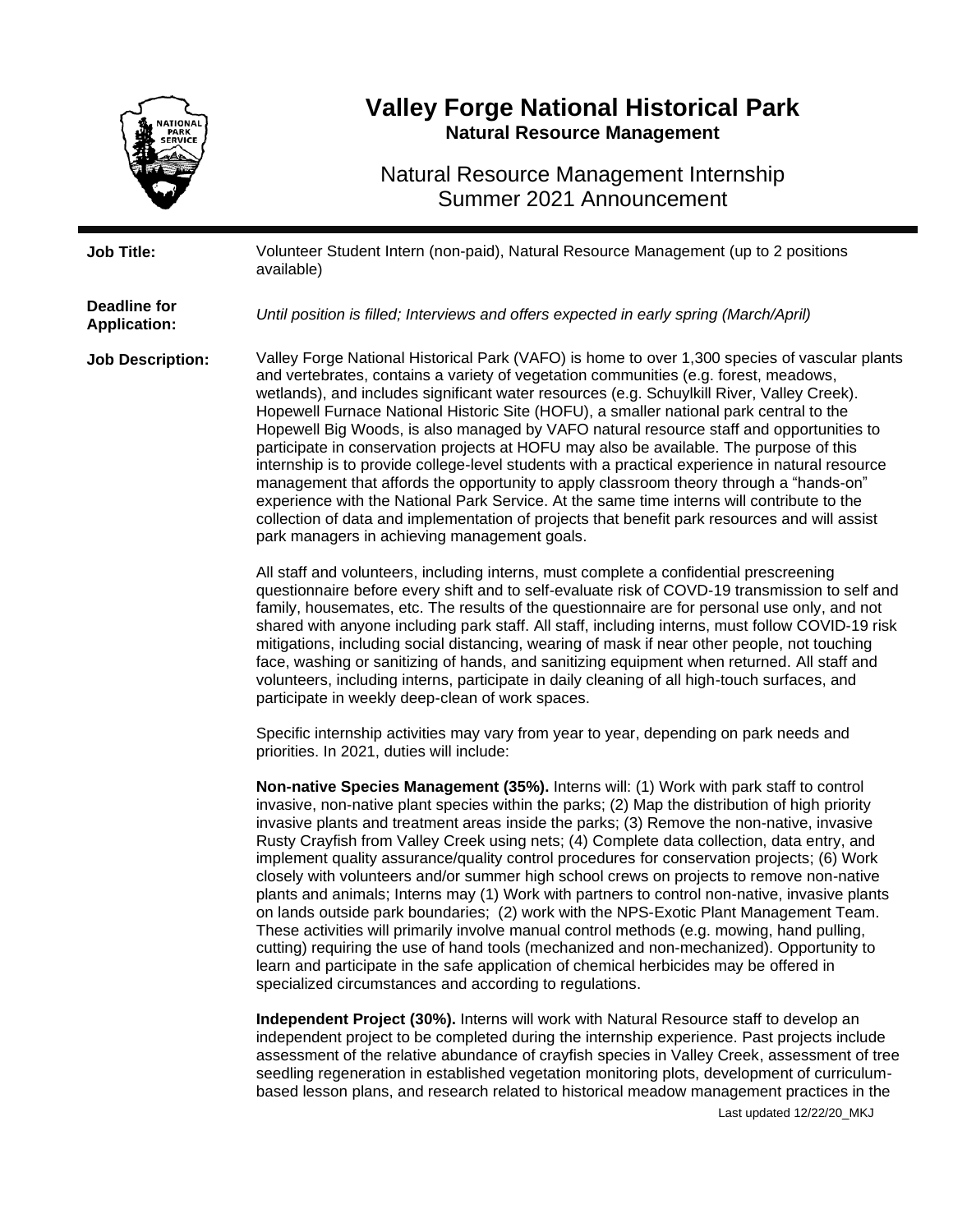park. Individual interests will be considered when developing projects however projects will be selected based upon the needs of the parks. This summer, projects may include general reptile and amphibian surveys, meadow wildflower inventories, Box Turtle population assessment, invasive plant inventory, and evaluation of the distribution and relative abundance of crayfish species.

**Wildlife and Vegetation Management (15%).** Interns will: (1) Locate, assess, and repair protective fencing within forests and along riparian buffers; (2) Map the distribution of high priority plant species; (3) Install and maintain fencing to protect rare plant populations; (4) Contribute to the collection of data related to white-tailed deer (e.g. morphology, presence of chronic wasting disease); (5) Maintain tree shelters; (6) Assist NPS and partner scientists with research being conducted in the parks; and (7) Participate in the maintenance and care of plants in the park greenhouse.

**Trails Management (5%).** Interns may: (1) Work with park staff and/or partners to maintain trails both inside the parks and on nearby partner sites, including clearing, mowing, vine removal, and installation of water management structures such as waterbars.

**Water Resources (5%).** Interns will: (1) Participate in implementation of conservation projects (e.g. streambank stabilization, tree plantings) conducted by members of the Valley Creek Partnership; (2) Assist with the collection of long-term water quality monitoring data; and (3) Participate in river clean-up days and other organized volunteer events.

**Natural Resource Interpretation (5%).** Interns may: (1) Contribute to development of park informational brochures on natural resources; (2) Assist with development and installation of "on-the-spot" messages for park trails; and (3) Assist with delivery of a variety of natural resource interpretive programs.

**Park Planning (5%).** Interns will to attend and participate in a variety of planning efforts related to natural resources (e.g. Valley Creek Partnership meetings, Valley Creek Streambank Stabilization Plan/EA), participate in meetings with resource professionals, and assist with filing, photocopying, and general office organization (limited).

**Benefits:** • Dorm-style housing provided if not a local resident. Office is within walking/biking distance of housing.

> ● Vehicle provided for use during work (private vehicle recommended for personal use if living in park).

- NPS volunteer t-shirt and baseball cap provided.
- Training related to specific activities as well as general park operations and management of the National Park System provided.

● Experience in the National Park Service conducting work that will serve as a foundation for future employment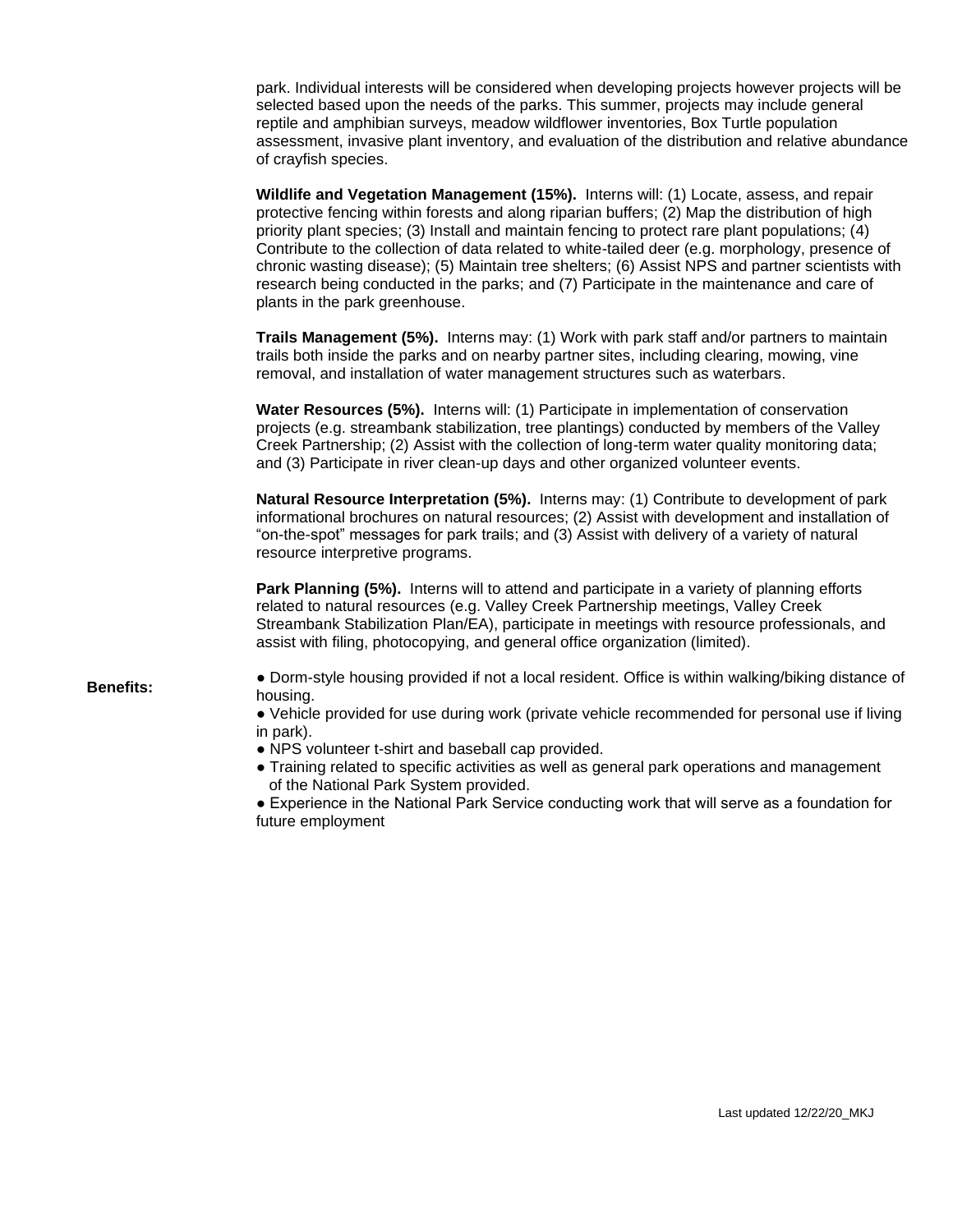| <b>Qualifications:</b>   | <b>Required:</b>                                                                                                                                                                                                                                                                                                                                                                                                                                                                                                                                                                                             |
|--------------------------|--------------------------------------------------------------------------------------------------------------------------------------------------------------------------------------------------------------------------------------------------------------------------------------------------------------------------------------------------------------------------------------------------------------------------------------------------------------------------------------------------------------------------------------------------------------------------------------------------------------|
|                          | • Major in a field related to the biological sciences (e.g. wildlife and fisheries science, biology,<br>forestry, environmental science, etc.) with a minimum GPA of 2.5. Preference juniors and<br>seniors.<br>• Must possess a valid driver's license<br>• Ability to work independently and as part of a team<br>• Excellent oral and written communication skills<br>• Applicants must pass a criminal background check which requires fingerprinting by park law<br>enforcement or your local police department prior to start date.                                                                    |
|                          | <b>Preferred:</b><br>• Experience working with Microsoft Office products (e.g. Word, Excel, Powerpoint),<br>Geographic Information Systems (e.g. ArcGIS), and experience with global positioning<br>systems.<br>• Spanish language skills                                                                                                                                                                                                                                                                                                                                                                    |
|                          | Activities will require the ability to hike up to 5-7 miles per day across varied terrain and to<br>operate basic mechanical and electronic equipment (e.g. weed whip, gps unit, etc.) and may<br>include exposure to extreme weather conditions, herbicides, poisonous plants, stinging and<br>biting insects and wild animals.                                                                                                                                                                                                                                                                             |
| <b>Time Commitment:</b>  | Full-time, 40 hours per week including Saturdays, with some flexibility; 10-12 weeks; Tentative<br>start date Tuesday, May 25, 2020. Start date, weekly schedule, and duration of internship may<br>vary due to mitigations for COVID-19.                                                                                                                                                                                                                                                                                                                                                                    |
| <b>How To Apply:</b>     | Please submit the following:                                                                                                                                                                                                                                                                                                                                                                                                                                                                                                                                                                                 |
|                          | • Cover letter indicating the title of the position, how you found out about the position, and<br>whether the internship will contribute toward college credits. Preference in selection will be<br>given to students who receive college credits for this experience.<br>• Resume<br>• Transcript (official or unofficial)                                                                                                                                                                                                                                                                                  |
|                          | • Writing sample describing what you hope to gain through this internship and interests as<br>related to an independent project. (No more than 1 page)<br>• Contact information for two academic or professional references                                                                                                                                                                                                                                                                                                                                                                                  |
|                          | NOTE: Incomplete applications will not be considered                                                                                                                                                                                                                                                                                                                                                                                                                                                                                                                                                         |
| <b>Park Information:</b> | Located approximately 20 miles northwest of center city Philadelphia, Valley Forge is the site of<br>the 1777-1778 winter encampment of General George Washington and the Continental Army.<br>The park receives 1.2 million visitors each year and contains about 3,500 acres of forested rolling<br>hills, tall grass meadows, wetlands, and rough lawns. Recreational and cultural opportunities<br>are abundant, including museums, theaters, concerts, fishing, boating, hiking, etc. For additional<br>information please visit the park website at http://www.nps.gov/vafo or Valley Forge Convention |

and Visitors Bureau at http://www.valleyforge.org/.